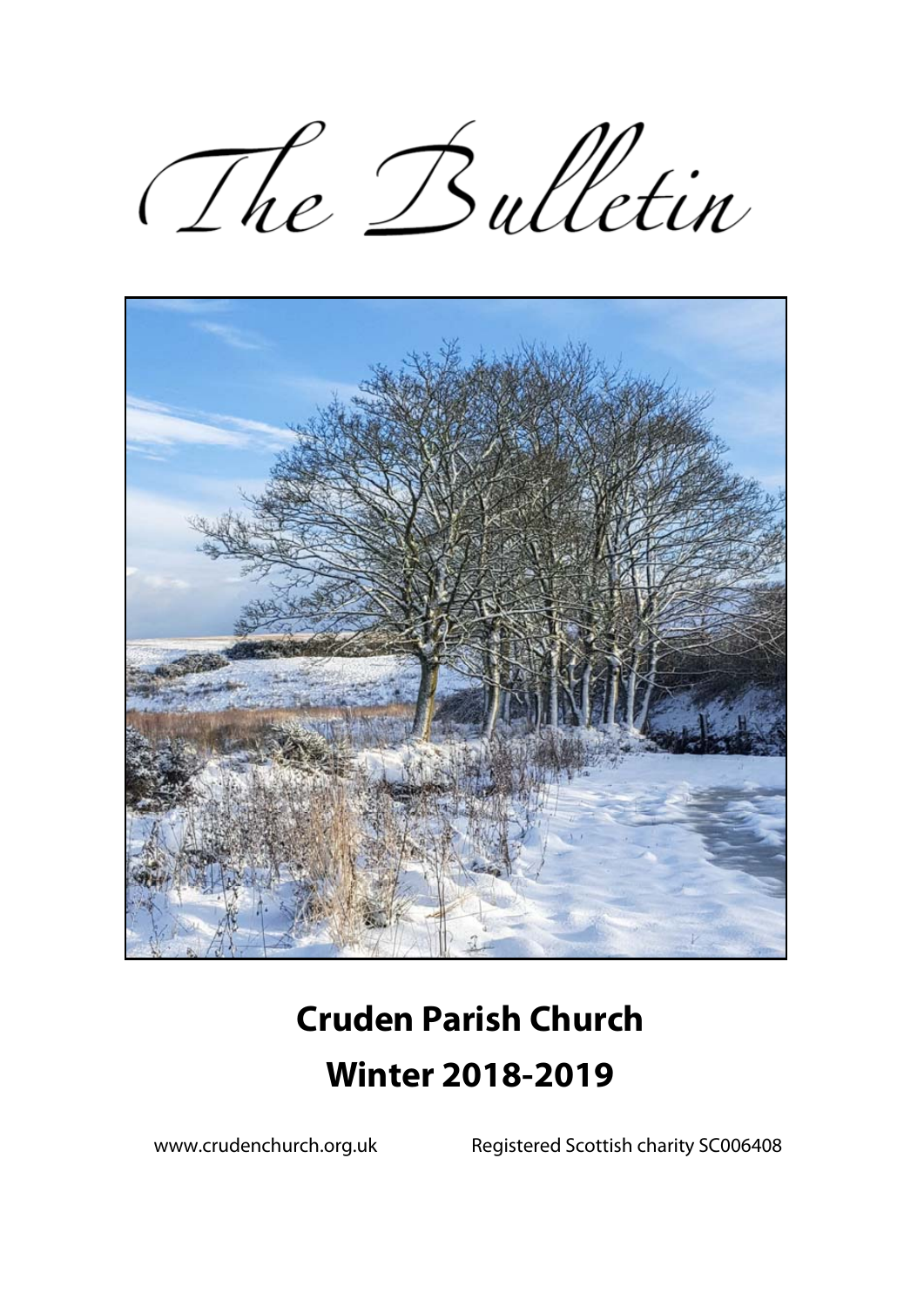# **Diary Dates WINTER 2018-2019**

Worship services will continue every Sunday in the Church at 10 am

| <b>DECEMBER</b> |                                                                                                   |  |  |  |
|-----------------|---------------------------------------------------------------------------------------------------|--|--|--|
| Monday 10th     | Guild Christmas Party St Olaf 7 pm                                                                |  |  |  |
| Thursday 13th   | Messy Church in Hatton Public Hall 3.30 pm                                                        |  |  |  |
| Sunday 16th     | Time for Prayer - Mary Garden Room 11.15 am                                                       |  |  |  |
|                 | Christingle Service 4 pm (Joint service with St James'<br>and the Congregational Church)          |  |  |  |
| Sunday 23rd     | Christmas Family Service                                                                          |  |  |  |
| Monday 24th     | Christmas Eve Service 11.30 pm                                                                    |  |  |  |
| <b>JANUARY</b>  |                                                                                                   |  |  |  |
| Sunday 6th      | Time for Prayer - Mary Garden Room 11.15 am                                                       |  |  |  |
| Tuesday 8th     | Craft Group in Hall 1.30 pm                                                                       |  |  |  |
| Thursday 17th   | Messy Church in Hatton Public Hall 3.30 pm                                                        |  |  |  |
| Tuesday 22nd    | Craft Group in Hall 1.30 pm                                                                       |  |  |  |
| Sunday 27th     | <b>MORNING SERVICE</b><br>Sacrament of Holy Communion                                             |  |  |  |
| Monday 28th     | Guild in Hall 7.30 pm<br>Scots Evening with Gordon Hay and Friends                                |  |  |  |
| <b>FEBRUARY</b> |                                                                                                   |  |  |  |
| Sunday 3rd      | Time for Prayer - Mary Garden Room 11.15 am                                                       |  |  |  |
| Tuesday 5th     | Craft Group in Hall 1.30 pm                                                                       |  |  |  |
| Wednesday 6th   | Choir Practice in Hall 7.30 pm                                                                    |  |  |  |
| Tuesday 19th    | Craft Group in Hall 1.30 pm                                                                       |  |  |  |
| Thursday 21st   | Messy Church in Hatton Public Hall 3.30 pm                                                        |  |  |  |
| Monday 25th     | Guild in Hall 7.30 pm.<br>The Golden Triangle - India Slides<br>Philip Cantlay and Joan Henderson |  |  |  |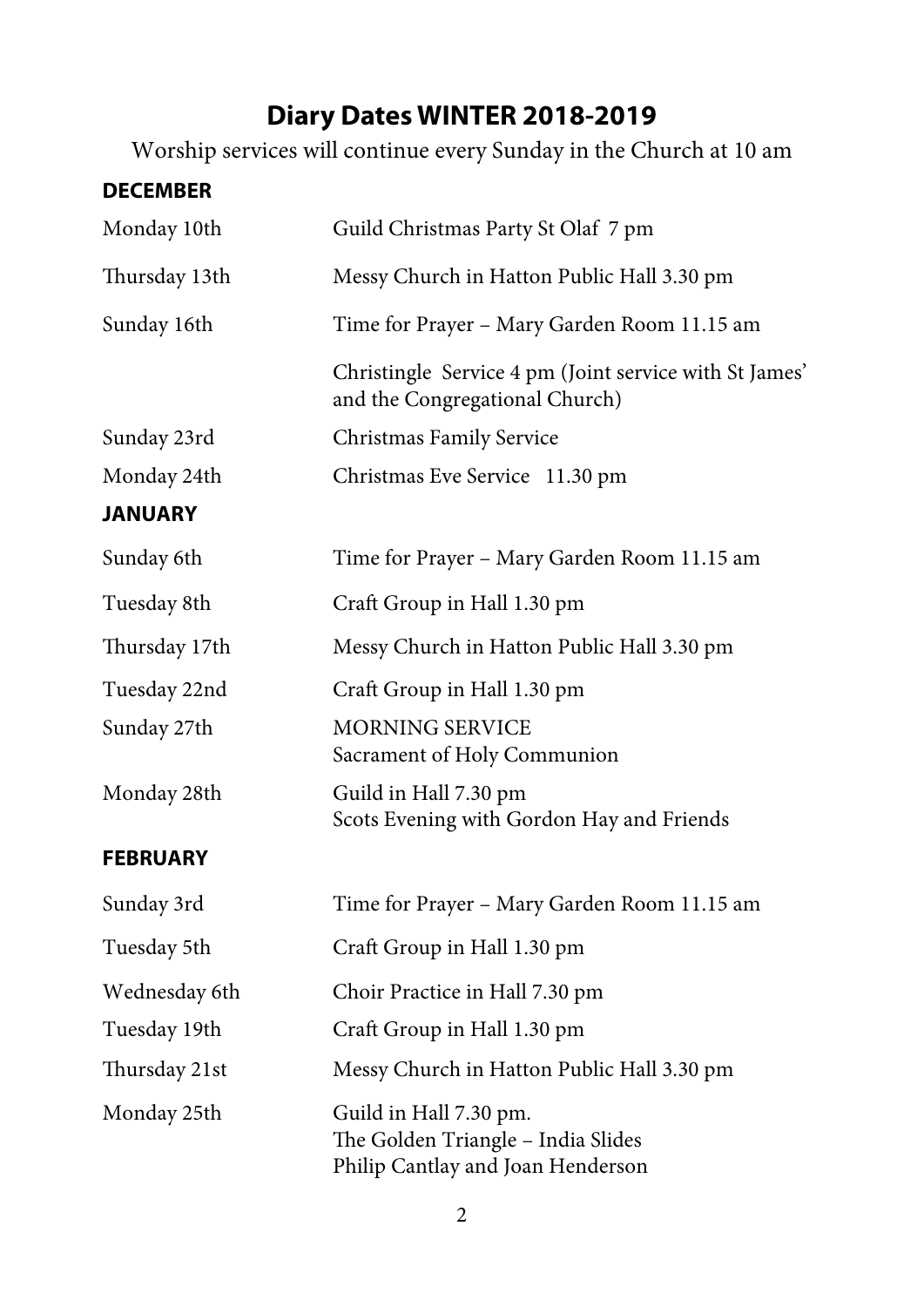#### **MARCH**

| Sunday 3rd    | Time for Prayer - Mary Garden Room 11.15 am |
|---------------|---------------------------------------------|
| Tuesday 5th   | Craft Group in Hall 1.30 pm                 |
| Wednesday 6th | Choir Practice in Hall 7.30 pm              |

# **Advent(ure)**

#### **"In the beginning the Word already existed"** (John1:1)

The Gospel of John is the Gospel least referred to at Christmas, probably because there is no mention of the birth of Jesus in a lowly stable. Instead John tells us that "In the beginning the Word already existed". This takes us right back to the first book in the Bible, Genesis, which begins with the words "In the beginning" . So it could be said that John is taking us right back to the creation, further than any other Gospel.

What this should tell us is that God's word has power and purpose. As a result of all the faults and failings of Old Testament times he sent his only Son who invites us to get to know him better. He wants to show us who He is, and how we can get to know him better.

Today we have the Internet, Facebook, Twitter etc which we use for communicating with each other, however God speaks to us in a spiritual way through Jesus in order to enrich our lives.

Christmas should not be regarded as some event to brighten up the winter months, it should not be regarded as the season of sales which many wait anxiously for.

Christmas contains the secret to the universe and to the meaning of life. It contains Jesus.

So this Christmas why not go on an adventure and ensure that Jesus becomes the focus of life, not only for Christmas but also beyond.

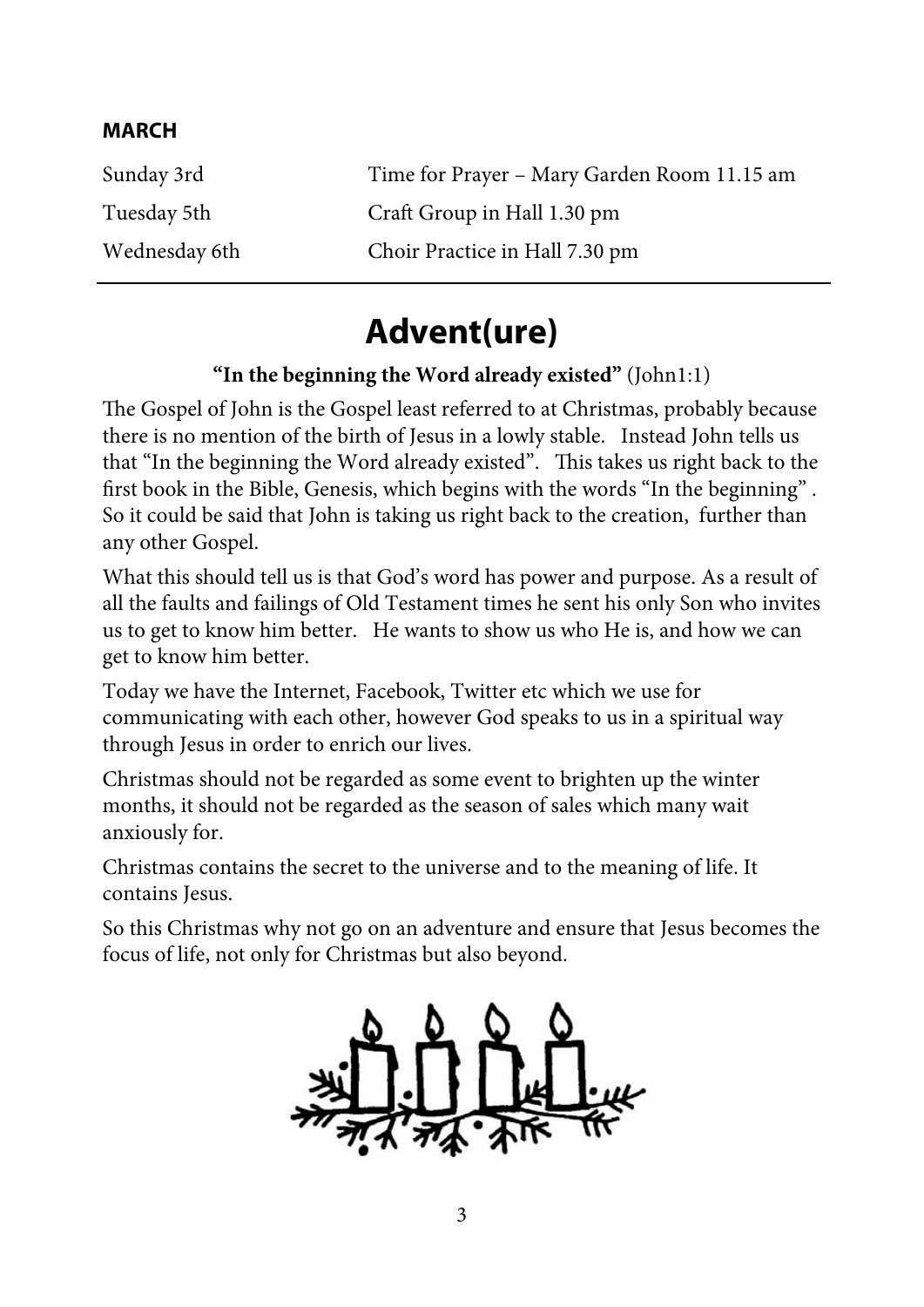# **FOOTPRINTS IN THE SAND**

One night I dreamed a dream. As I was walking along the beach with my Lord. Across the dark sky flashed scenes from my life. For each scene, I noticed two sets of footprints in the sand, One belonging to me and one to my Lord.

After the last scene of my life flashed before me, I looked back at the footprints in the sand. I noticed that at many times along the path of my life, especially at the very lowest and saddest times, there was only one set of footprints.

This really troubled me, so I asked the Lord about it. "Lord, you said once I decided to follow you, You'd walk with me all the way. But I noticed that during the saddest and most troublesome times of my life, there was only one set of footprints. I don't understand why, when I needed You the most, You would leave me."

He whispered, "My precious child, I love you and will never leave you, Never, ever, during your trials and testings. When you saw only one set of footprints,

It was then that I carried you."





There were lots of footprints in the sand at the November meeting of Messy Church.

Here's how: Draw an outline of your foot on the paper; spread lots of glue round it, and then scatter the sand - mostly on the paper!

What a good way to remember the poem, *Footprints in the Sand* and to know that God is there to help us at the most difficult times in our lives,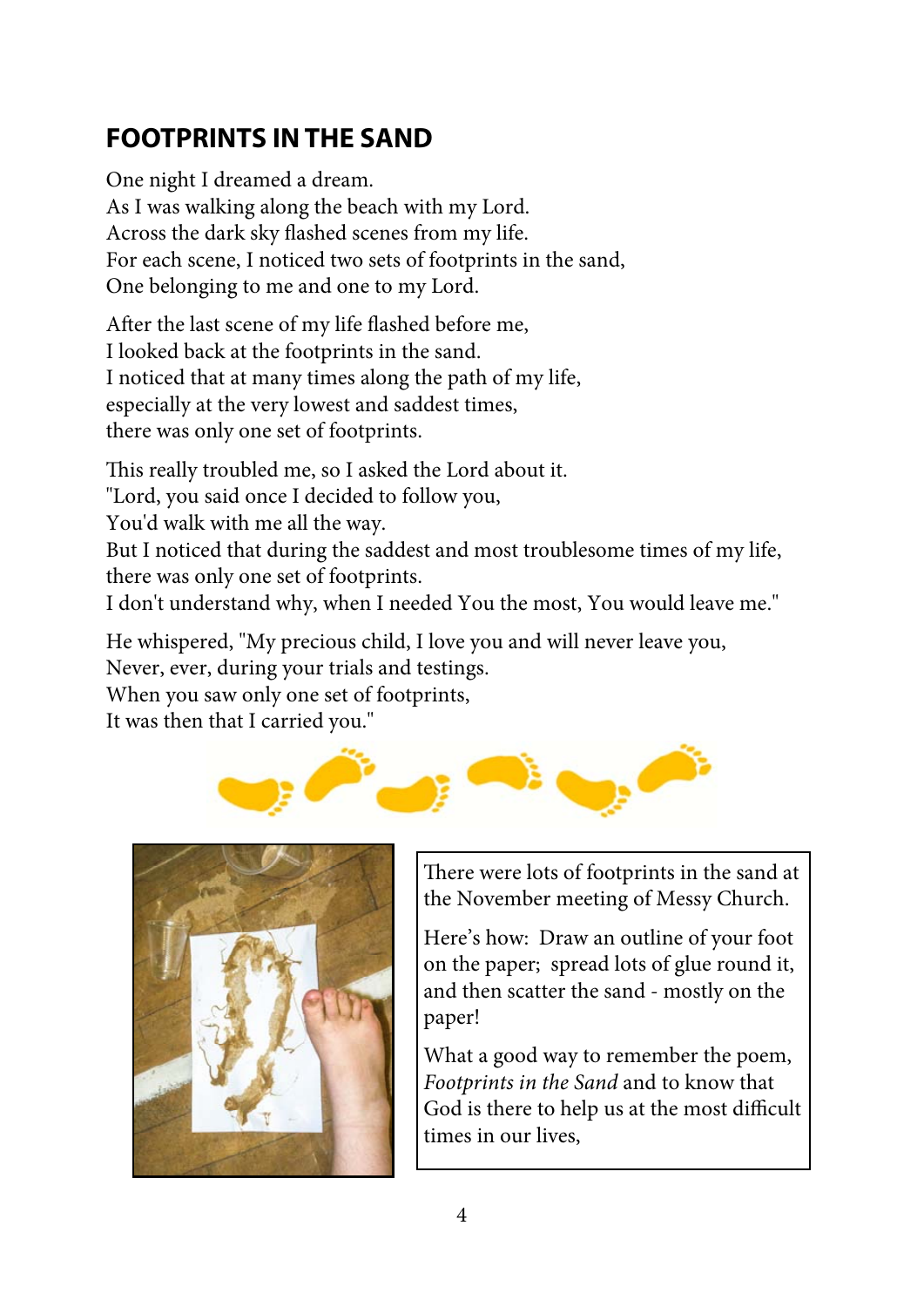# **MESSY CHURCH**

I would like to begin this report by complimenting the children who attend Messy Church. They are well behaved, enthusiastic, listen well and a pleasure to be around. We have been trialling Messy Science this session and the children have responded well. The other activities have been as usual, with messy ones always popular. We are grateful to our talented story tellers and musicians who come along and contribute so much to Messy Church. Thanks also to our many helpers. Messy Church is in good heart. Come along, see for yourself and bring a child. December 13th meeting PARTY TIME!!!!



### **Christmas Offerings**

The Kirk Session has agreed that our special Christmas offerings this year should go to Social Bite, an organisation dedicated to ending homelessness in our country.

Social Bite is on a mission to bring Scotland together, to build a collaborative movement to end homelessness here. To do that we need to make houses available to the homeless, we need to fund a support resource for people to sustain their tenancies, and we need to integrate these vulnerable and marginalised people back into society – where they belong.

We need people from all walks of life in Scotland to come together and stick up for the most vulnerable people among us.

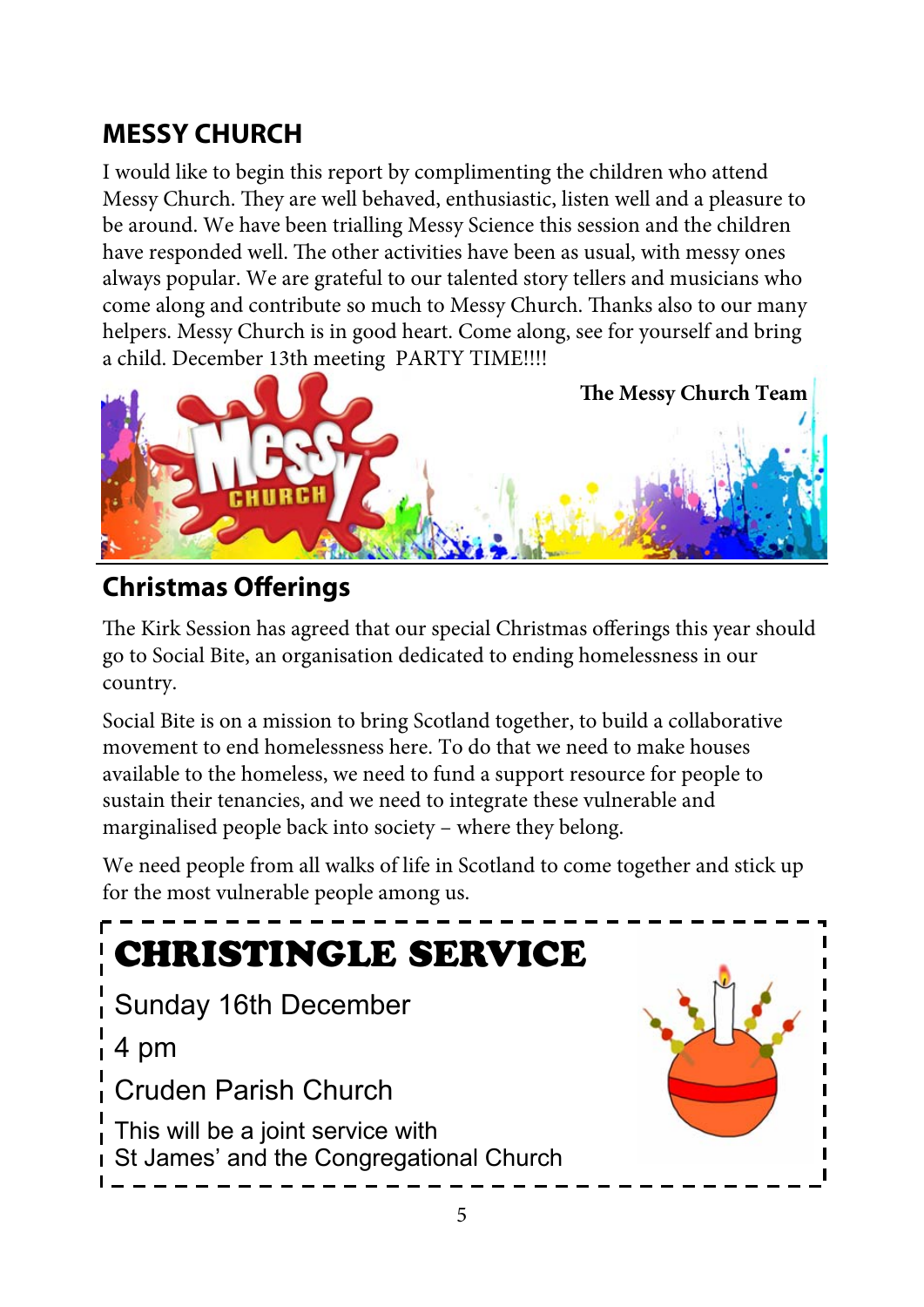

# **Shoebox Appeal**

 This year we sent 90 boxes plus several bags of hats and scarves from the Craft Group. Thanks also goes to the Ellon Jazzercise group and Margaret Strachan and friends from Peterhead. Thank you to everyone who helped towards this magnificent total. Target of 100 for next year?

# **Christmas Concert 9th December 2018**

The Ythan Singers' Christmas concert is on Sunday 9th December at 2.30pm in Ellon Parish Church. It features many Christmas favourites including "The Huron Carol", "In the Bleak Mid-winter", the "Nativity Carol" and "Stille Nacht" but also some new additions to their repertoire; "Lo How a Rose E'er Blooming", "Feliz Navidad" and "The Twelve Days After Christmas".

The audience will be given a chance to sing "The Twelve Days of Christmas" in Doric and also join in with well-known carols. The concert will be conducted by Morag Simpson and accompanied by Rosemary Lund. All are very welcome, and it is certainly a concert not to be missed.

There will be a collection on the door for the charity, "toilet twinning" (www.toilettwinning.org) which is a water and sanitation initiative.

After the concert everyone is welcome to join the singers for tea/coffee/mince pies and shortbread.



When you enter this Church it may be possible you will hear the Call of God. However it is unlikely that He will call you on your mobile. Thank you for turning off your phones. If you want to talk to God, enter, choose a quiet place to talk to Him. If you want to see him, send him a text while driving. *From a poster found in a church in France*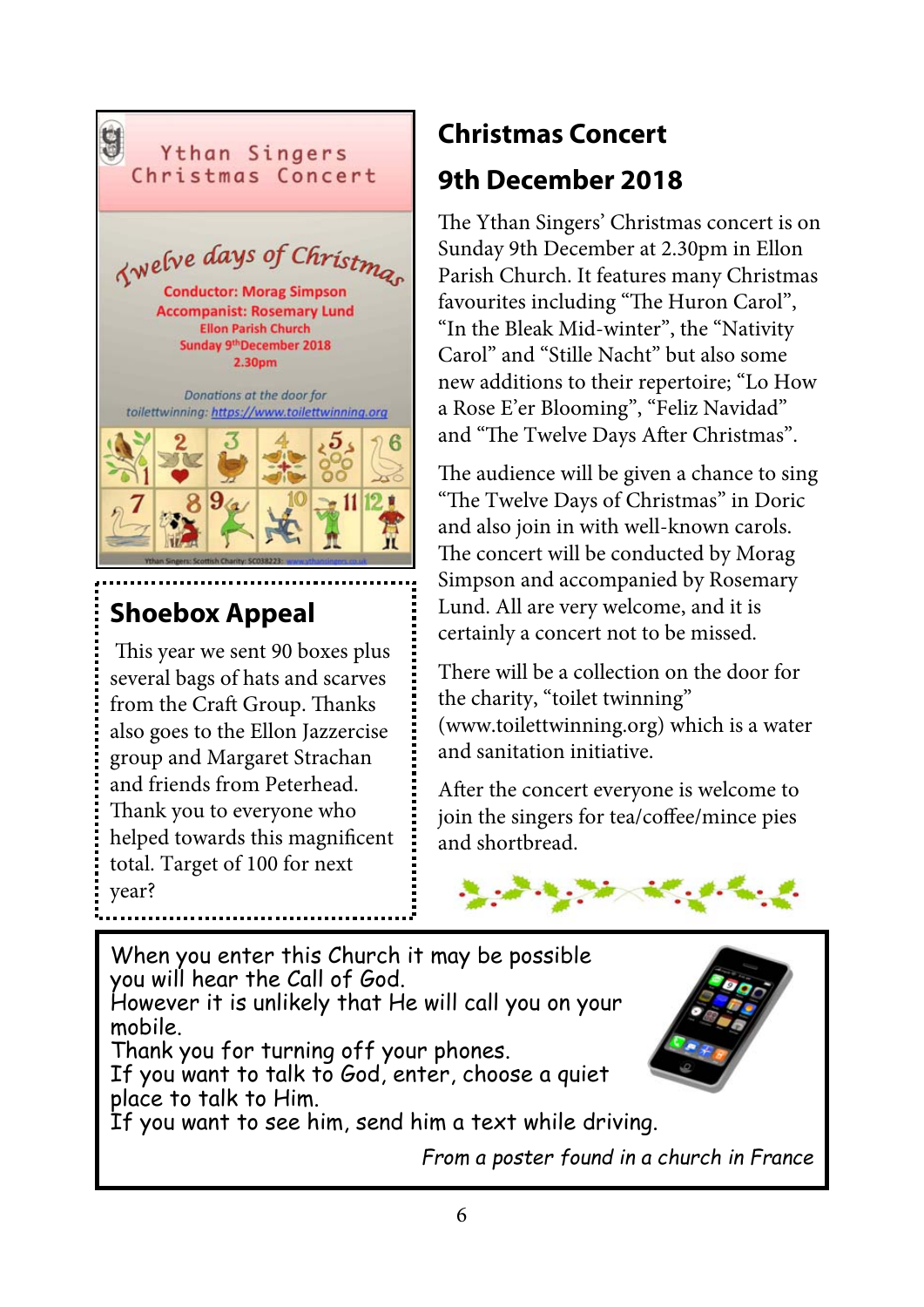### **CrossReach plans exhibition to mark 150th anniversary**

2019 is the 150th anniversary of the Church of Scotland's social care provision and CrossReach plans to mark it with a special exhibition - and we're looking for your help! Do you have any memorabilia from the past such as brochures or invitations which we could display? If so, please take photos of your items and e-mail them to:

**bdd@crossreach.org.uk**. However, don't send the originals to us just now. We are also looking to borrow a full length Victorian



mirror, so if you could lend us one, please e-mail us. Thank you!

#### **A NEW CAMPUS IN ERSKINE**

CrossReach has opened a 'first class' education campus in Renfrewshire. The Erskine Waterfront Campus will provide a high standard of education for around 30 looked after children, aged 8 - 16yrs. The Campus was built off site by Portakabin Scotland and craned into position. CrossReach Chief Executive Viv Dickenson, who broke the ground at the site at Erskine Waterfront to formally start the building work said: 'Our existing staff team and their pupils have bright, modern classrooms containing all the facilities they need to make it a first class learning environment. CrossReach has been providing residential care and education for children, who for various reasons cannot live with their families, for more than 25 years. Over the last few years, there has been a move away from CrossReach's larger care and education provisions at Geilsland School in Beith and Ballikinrain School near Balfron to a model of smaller community houses, which will be clustered round a central education hub.'

Sheila Gordon, Director of Children and Families Services added: 'CrossReach is undergoing a period of big changes to how it provides residential child care. We now have 5 community houses and will open a further 3 houses over the coming year. This means we will be moving away from Ballikinrain. In many ways this is the end of an era but it is also the right thing to do in terms of achieving the best possible outcomes for the young people we are privileged to look after. The new education Campus at Erskine Waterfront in the shadow of the Erskine Bridge, will provide modern, comfortable and caring education to around 30 children and young people'.

Further Information to be found at **www.crossreach.org.uk**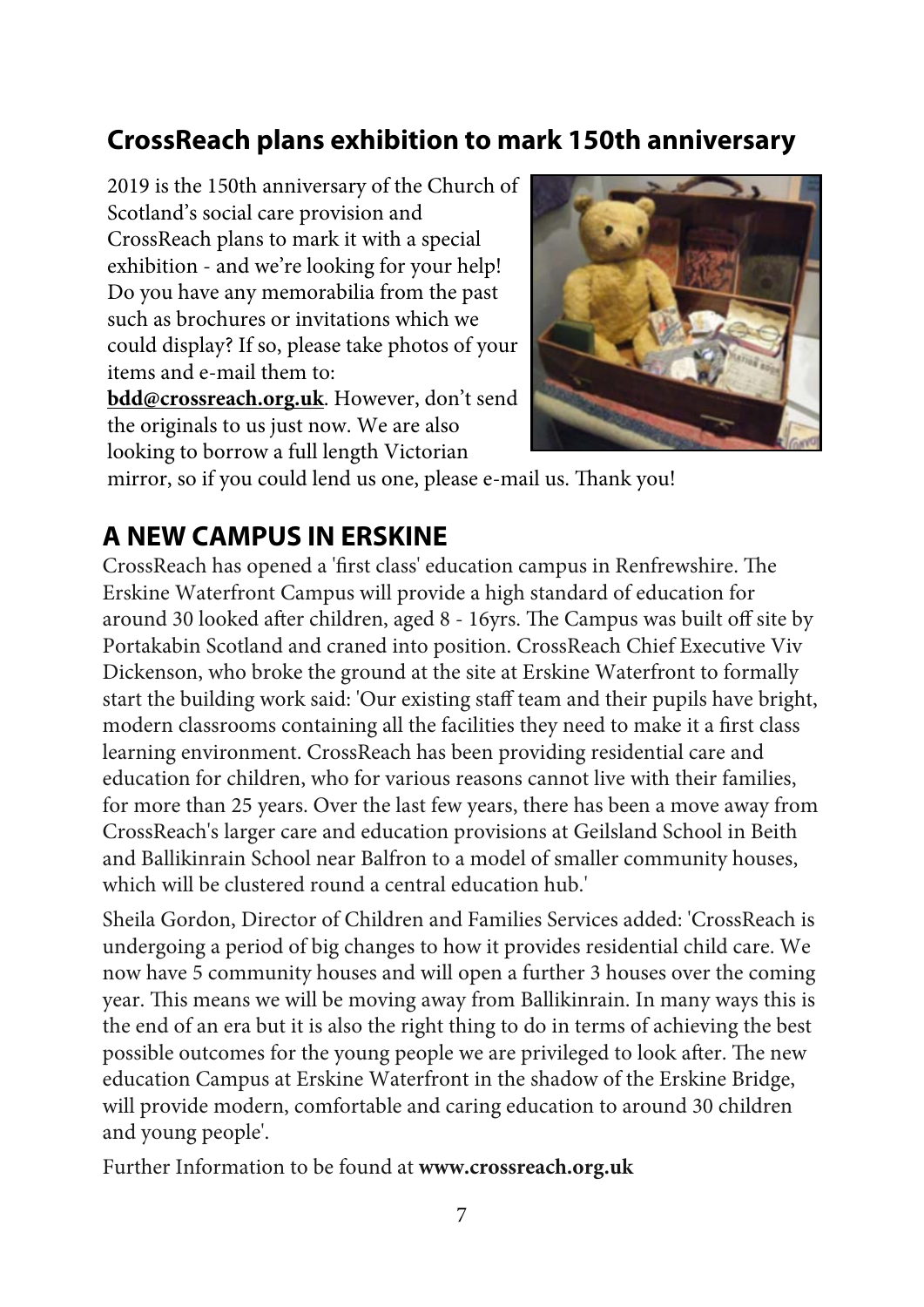### **THE GUILD**

The Guild met on Monday 29 October and we opened the meeting by singing "When we walk with the Lord". The Guild theme this year is "Seeking the Way" and we welcomed our local fishmonger Stephen Bruce and his wife Rosalind from Peterhead. Stephen told us of his family heritage of fishing. He could trace his family back to when early fishing boats were used right up to the modern fishing boats of today when his brother continues to fish out of Peterhead. Stephen left fishing due to ill



health and went to work for an oil company in Aberdeen. He supplied some of his work colleagues with fish from Peterhead. Unfortunately Stephen was made redundant and had to "seek the way" for a different choice of work. He discovered no one had registered as *Peterhead Fish Company* so he decided to start up his own fish company, selling and delivering fish locally. His business venture has gone from strength to strength, supplying fish to customers throughout many north east villages. He can even supply fish "on line". (No pun intended!) Rosalind sang two lovely songs relating to fishing. Stephen is a committed Christian and was ready to share his faith with us. We all enjoyed an enlightening evening and closed the meeting by singing "Will your anchor hold".

### **Ythan Fiddlers Concert**



The Guild held a concert by the Ythan Fiddlers in Hatton Hall on Friday 2 November. It was very well attended and we enjoyed a varied programme of Scottish music by the Fiddlers. Half way through the evening we enjoyed refreshments and home bakes and raffle prizes were drawn. Included in the programme were tunes from the

Fiddlers' trip to Orkney and to Canada. A total of £600 was raised for Guild projects and funds.

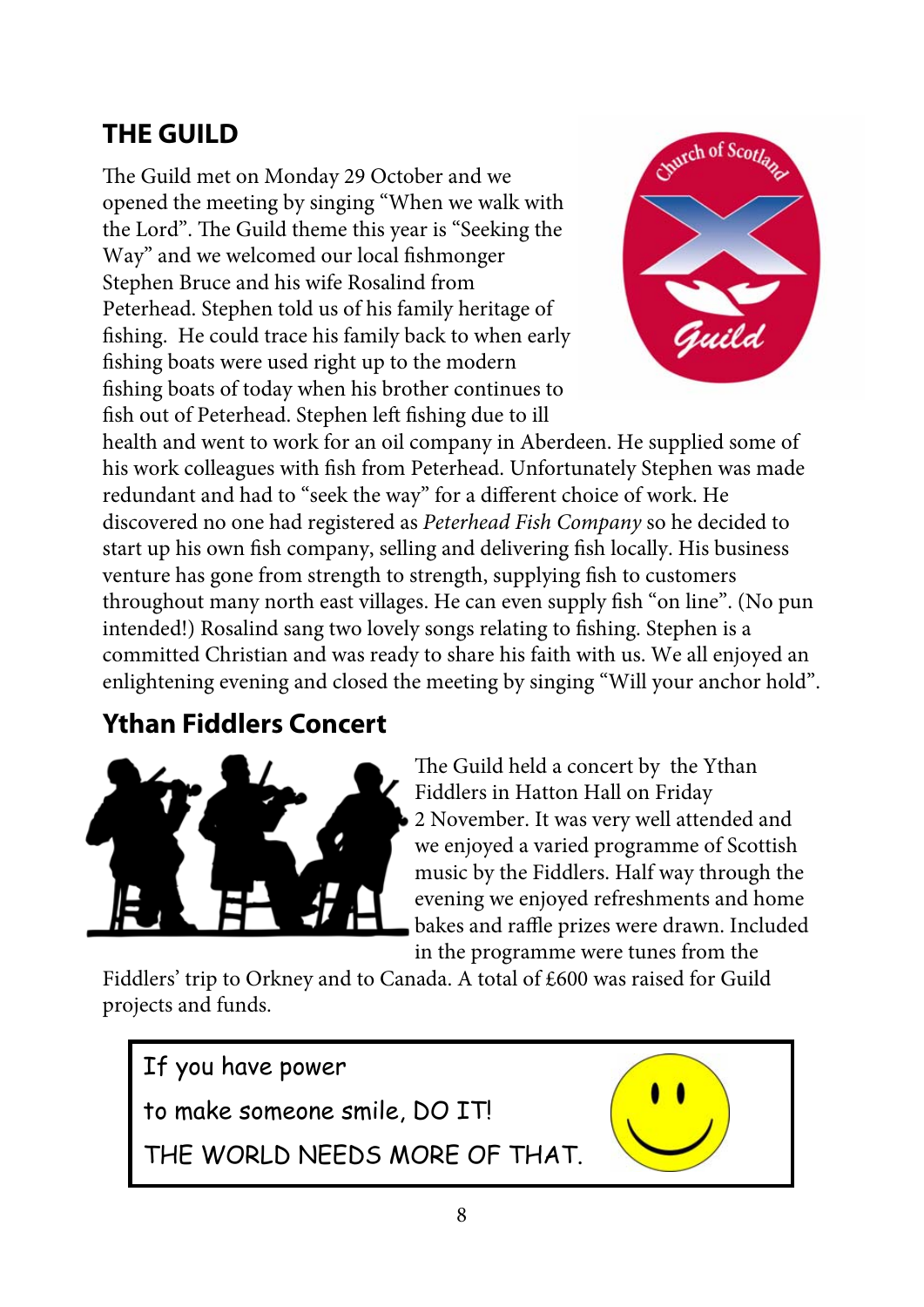# **CRUDEN CHURCH WALKING GROUP**

The last two walks of the year took place in September and October when we did The Aden Park to Stuartfield circular and Longside to Peterhead.

 Robert Petticrew led the first walk so we set off from the car park at Aden Park and leisurely made our way to Old Deer. On the way we met a young couple who were doing all they could to persuade their very young son it was time to go home but he was having none of it … so he decided he was going to join us on the walk instead, and he set off walking with the men in the group. It was a lovely moment but after a wee bit he spotted the tree house and that seemed more interesting, so off he went quite happily with his parents.

From Old Deer we headed for Stuartfield and what a beautiful display of summer flowers greeted us from the dam as we entered the village and all the way through. On leaving the village we walked towards Beneaiah and made our way back towards Aden Park a distance of approximately 4 miles.

Our October walk started at Longside where seven walkers set off in hazy sunshine along the old railway line towards Peterhead. The trees and countryside were beautiful in their autumn colours – God's own country at its best! After nearly six miles we arrived at our destination and enjoyed a cuppa at **Morrisons** 

We will soon be looking for walks for next year so if anyone has ideas or knows of a lovely walk please let Maureen Esson know. We are always looking for somewhere new to walk.

#### **Maureen Esson**

Tel: 01779 813049 or 07949792233

# **2019 FLOWER CALENDAR**

The Calendar for the Church will now be found on the notice board at the Church door and members are invited to add their name beside any date on which they would wish to place flowers on the communion table. The gift of such flowers is always greatly appreciated.



9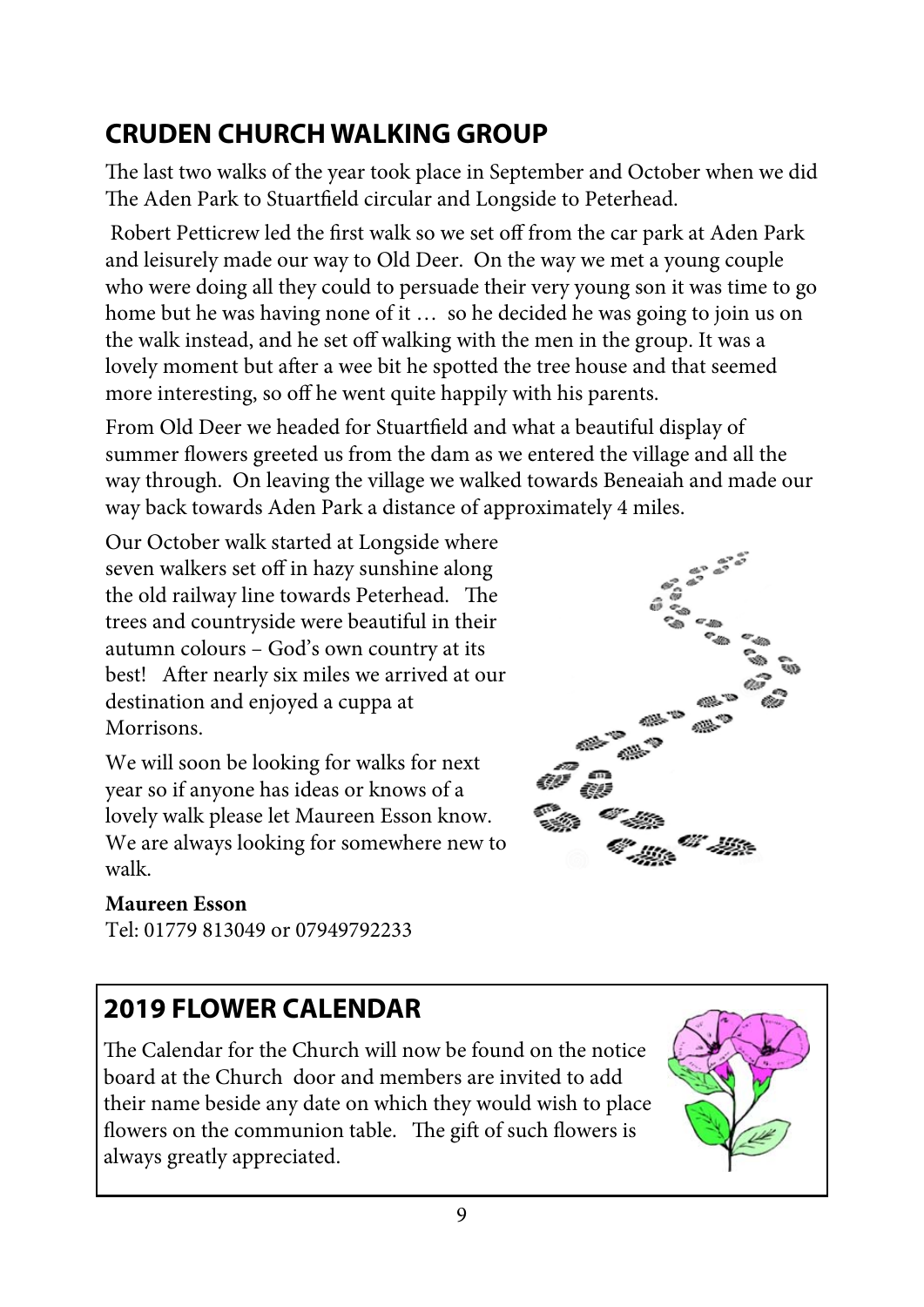# **PARISH REGISTER**

#### **DEATHS**

**Mr Jimmy Mathers**, Bayview Care Home, Cruden Bay **Mrs May Dickson**, formerly Braehead Drive, Cruden Bay

# **HOLY COMMUNION**

**27th January 10 am** 

**Duty Elders** Wilma Moir, Betty Forrester, Beatrice Fawkes, Jim MacDonald, Mary Bratton, Adrian Smith, Kate Clark, Robert Esson, Shonah Taylor, Maureen Esson.



# **HOME COMMUNION**

Home Communion is available for those of our members who are housebound. If you are housebound (or know someone who is ) and wish to receive home Communion can you please let us know by contacting Robert Esson (Tel 01779 813049) or any of our Contact Elders whose details are on the back page of this Bulletin.





10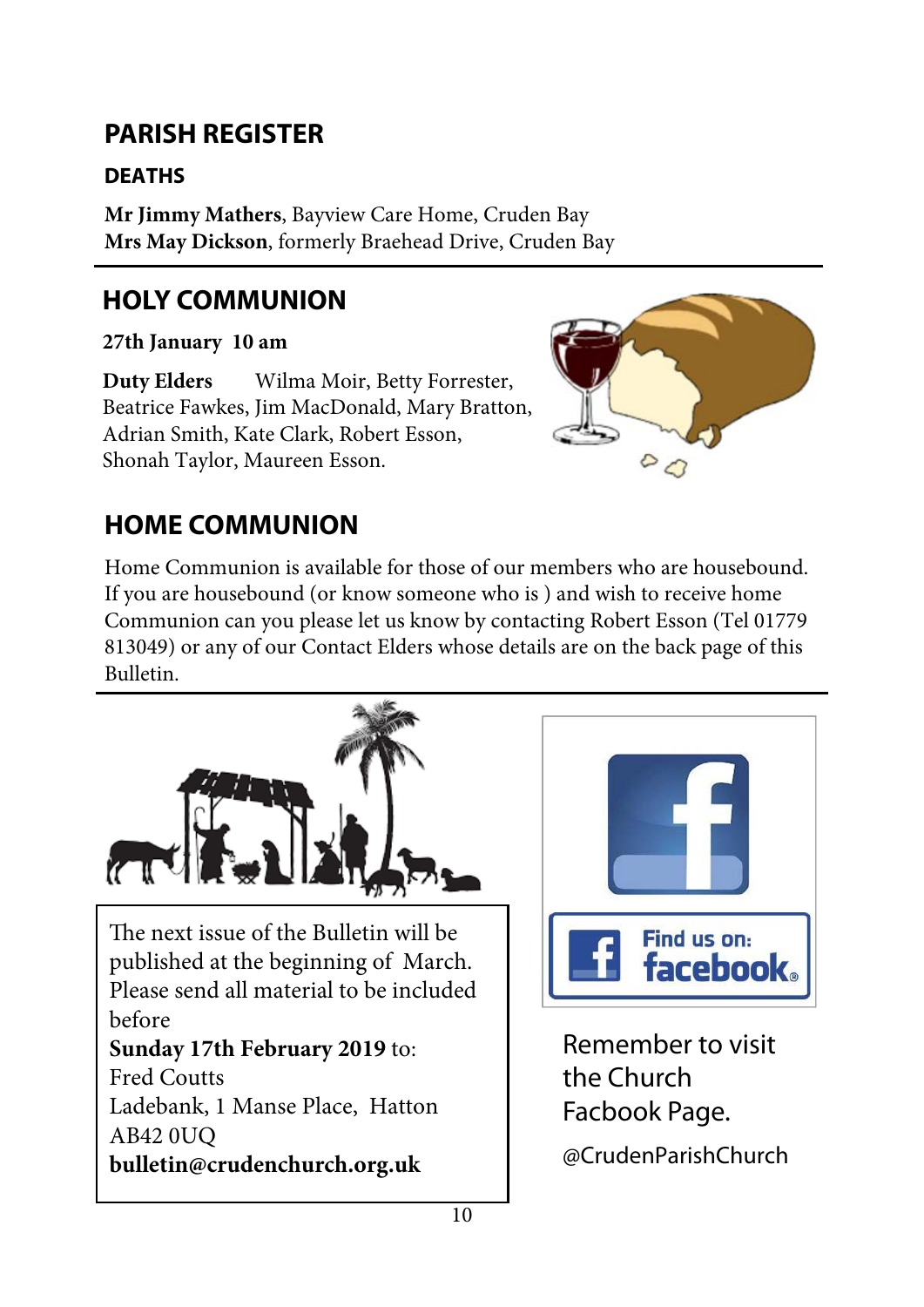### **Sunday Morning Duties 10 am**

| Date     | Door                                       | <b>Flowers</b>         | <b>Teas</b>                              |
|----------|--------------------------------------------|------------------------|------------------------------------------|
| 2 Dec    | Helen Harper<br><b>Barry Harper</b>        | Mary Bratton           | Margaret Adams<br>Rosemary Reid          |
| 9 Dec    | Maureen Esson<br>Robert Esson              | <b>Betty Forrester</b> | Margaret Bruce<br>Ken Bruce              |
| 16 Dec   | Maureen Esson<br>Robert Esson              | <b>Betty Forrester</b> | Liz Carnie<br>Elma Cumming               |
| 23 Dec   | Debbie Macintosh<br><b>Betty Forrester</b> | <b>Betty Forrester</b> | <b>Beatrice Fawkes</b><br>Kathleen Craig |
| 30 Dec   | Debbie Macintosh<br><b>Betty Forrester</b> | Robert Esson           | Iris Durno<br><b>Beatrice Fawkes</b>     |
| 6 Jan    | Mary McNaughtan<br>Mary Bratton            | Muriel Cantlay         | Norma Forman<br>June Manning             |
| 13 Jan   | Mary McNaughtan<br>Mary Bratton            | Muriel Cantlay         | Rosemary Reid<br>Margaret Adams          |
| 20 Jan   | Carol Paul<br>Stewart Paul                 | Fiona Stephen          | Mary Bratton<br>Doreen Buchan            |
| 27 Jan   | Carol Paul<br><b>Stewart Paul</b>          | Marina Bruce           | <b>Irene Stott</b><br>Fiona Stephen      |
| 3 Feb    | <b>Robert Petticrew</b><br>Jim MacDonald   |                        | Liz Carnie<br>Kathleen Craig             |
| 10 Feb   | <b>Robert Petticrew</b><br>Jim MacDonald   |                        | Elma Cumming<br>Iris Durno               |
| 17 Feb   | Iris Durno<br>Peter Slamaker               |                        | <b>Beatrice Fawkes</b><br>Norma Forman   |
| 24 Feb   | Iris Durno<br>Peter Slamaker               | <b>Beatrice Fawkes</b> | June Manning<br>Marilyn Samways          |
| 3 March  | Joyce Willox<br>Adrian Smith               | Maureen Esson          | Margaret Adams<br>Rosemary Reid          |
| 10 March | Joyce Willox<br>Adrian Smith               | Mary Bratton           | Mary Bratton<br>Doreen Buchan            |

#### **Reminder to those on duty**.

If you are unable to do door or tea duties, please endeavour to find someone to do them for you.